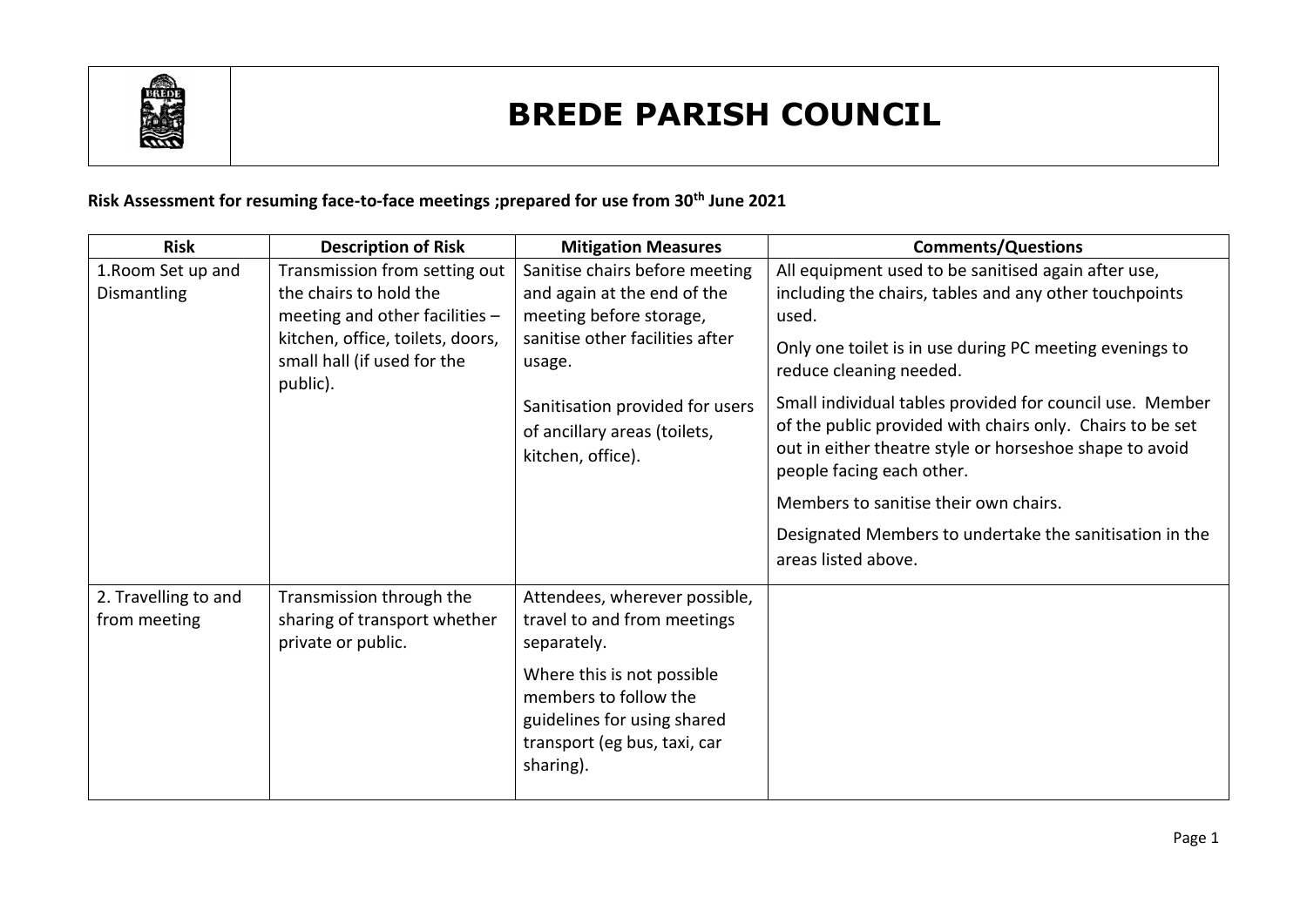| <b>Risk</b>                        | <b>Description of risk</b>                                                                                           | <b>Mitigation Measures</b>                                                                            | <b>Comments/Questions</b>                                                                                                                                                     |
|------------------------------------|----------------------------------------------------------------------------------------------------------------------|-------------------------------------------------------------------------------------------------------|-------------------------------------------------------------------------------------------------------------------------------------------------------------------------------|
| 3. Entering and<br>leaving meeting | Close proximity to other<br>members and the public<br>entering and leaving the<br>meeting and contact with<br>doors. | Members to enter the meeting<br>and leave in an orderly socially<br>distanced way.                    | Ask members to form an orderly queue and to be<br>admitted in the order they arrive at the Hall and adhere to<br>social distancing.                                           |
|                                    |                                                                                                                      | Hands to be sanitised on<br>arrival.<br>Controlled, socially distanced,<br>one by one, entry by other | Chairs arranges so that members of the pubic are nearest<br>door, and do not have to walk past councillors to access or<br>leave the meeting.<br>Spare masks to be available. |
|                                    |                                                                                                                      | attendees.<br>Notices to be erected on entry                                                          |                                                                                                                                                                               |
|                                    |                                                                                                                      | to meeting regarding social<br>distancing and the wearing of<br>masks.                                |                                                                                                                                                                               |
|                                    |                                                                                                                      | Provision of sanitiser at<br>entrance to meeting.                                                     |                                                                                                                                                                               |
| 4. Meeting<br>Environment          | Transmission through air and<br>touch.                                                                               | Socially distanced seating<br>arrangement.<br>Windows and doors to be left                            | Capacity without social distancing is 120 without tables<br>but people seated. With use of small tables this will<br>reduce to 60                                             |
|                                    |                                                                                                                      | open to facilitate the free flow<br>of air though the meeting<br>room.                                | With social distancing, assuming 50% of capacity (ACRE<br>advice), the main hall may be able to accommodate 30                                                                |
|                                    |                                                                                                                      |                                                                                                       | Have plan of seating arrangements.                                                                                                                                            |